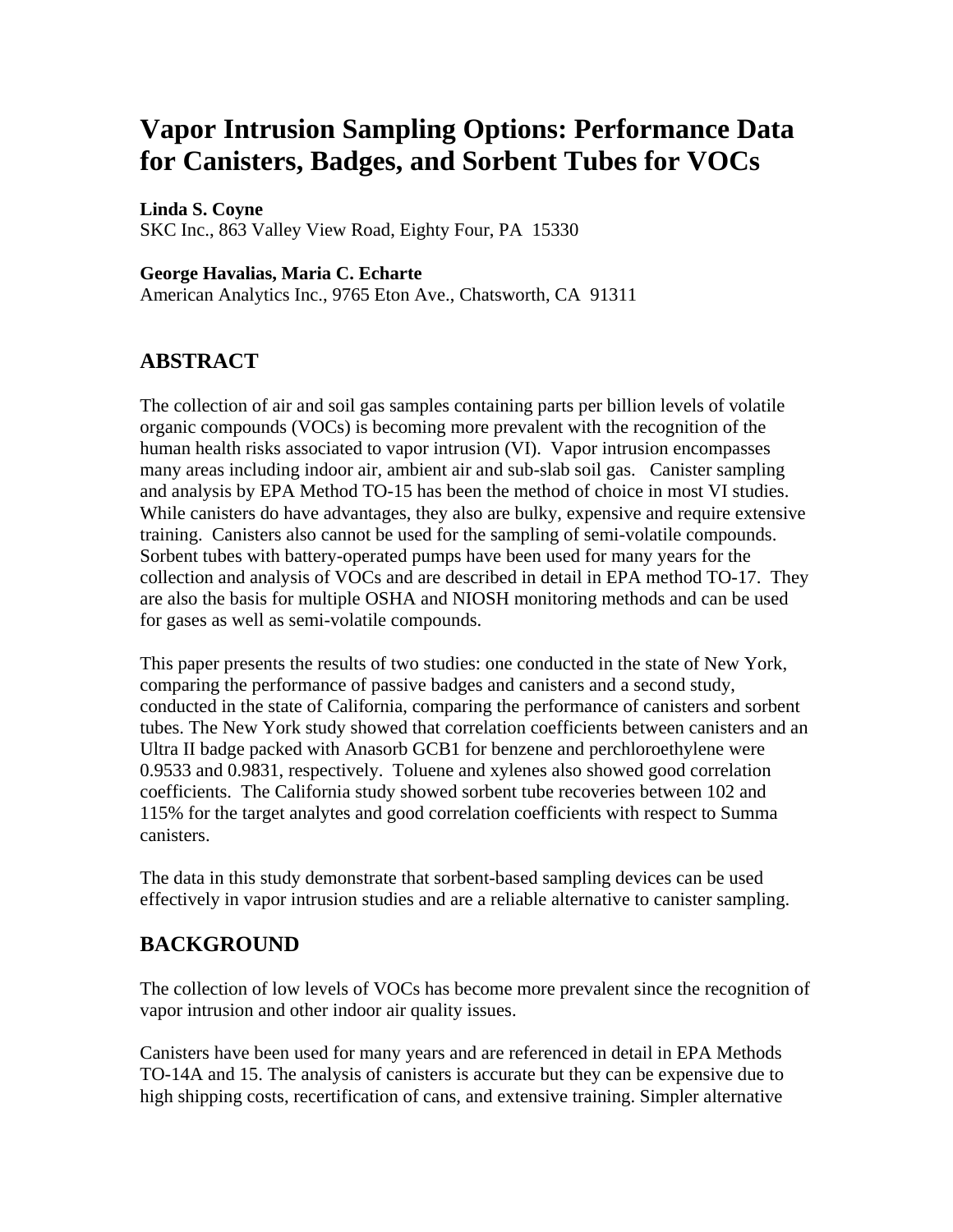methods are desirable. Some of these methods include diffusive badges and tubes, which use solid sorbents for collection of the compounds of interest. Sorbent tubes used with battery-operated pumps have been used since the early 1970's and are considered active samplers. There are many methods that have been developed and validated by OSHA and NIOSH over the past 30 years using sorbent tubes. They are primarily used for industrial hygiene air quality monitoring and usually involve solvent extraction to remove the analyte of interest. These methods utilize many different media including activated charcoal, silica gel, XAD-2 resins and Tenax TA. Typical tubes employ both a front and a back section so that one can verify that the sample has not been saturated with the analyte of interest. When an analyte is detected in the second section of the tube, it is commonly referred to as "breakthrough". It is important to verify that the sample is valid and saturation has not occurred. Typical analysis is usually by gas or liquid chromatography. Tubes can be used to sample compounds with a wide range of vapor pressures, if the proper collection parameters are selected. EPA Method TO-17 also describes a tube-based monitoring method (active sampling) for VOCs in ambient air. However, the analyte is removed from the sorbent using thermal desorption. A table presenting information on safe sampling volumes and tube recommendations is provided in TO-17. Thermal desorption provides a dramatic increase in sensitivity, as the whole sample is usually injected into the chromatograph, instead of a very small portion of a sample extract, as is typically done with solvent extraction techniques. It is common with thermal desorption tubes to use more than one sorbent in the same tube, commonly referred to as a mixed-bed tube. This approach allows the user to sample both a gas and a semi-volatile compound at the same time with one tube. Method TO-17 requires the use of two tubes at different flow rates to ensure the integrity of the sample. This is simply not necessary because the added sensitivity of thermal desorption (as high as 1000x), requires much smaller flow rates and sample volumes. Therefore, there is low probability of breakthrough or saturation occurring. This is further verified in a paper published by the Health and Safety Executive, where they report safe sampling volumes for many compounds<sup>2</sup>.

Diffusive badges pose different issues than sorbent tubes. A diffusive sampler is a device which samples the atmosphere at a rate which is controlled by the physical process of diffusion. It does not involve the active movement of air through the device, as is seen with a sorbent tube and pump and thus it is commonly referred to as a passive sampler. Some of the main concerns are reverse diffusion and low or high wind velocities. Reverse diffusion, or loss of analyte from the badge, is usually due to the selection of a weak sorbent for the analyte of interest and is related to the exposure profile. It occurs when the vapor pressure of the analyte at the sorbent surface is greater than the external concentration, thus creating a situation where the analyte tends to desorb from the media. Ambient air velocity can affect the performance of a badge because it can influence the diffusion path length. Under conditions of low external wind speeds, the diffusion path may be increased while under conditions of high external wind speeds, the effective diffusion path may be decreased. Both of these phenomena must be tested out prior to usage in the field. There are many validation reports now that demonstrate that diffusive badges can perform well under these conditions and can accurately sample volatile organic compounds in the workplace<sup>3,4,5</sup>. Most of these studies were conducted at higher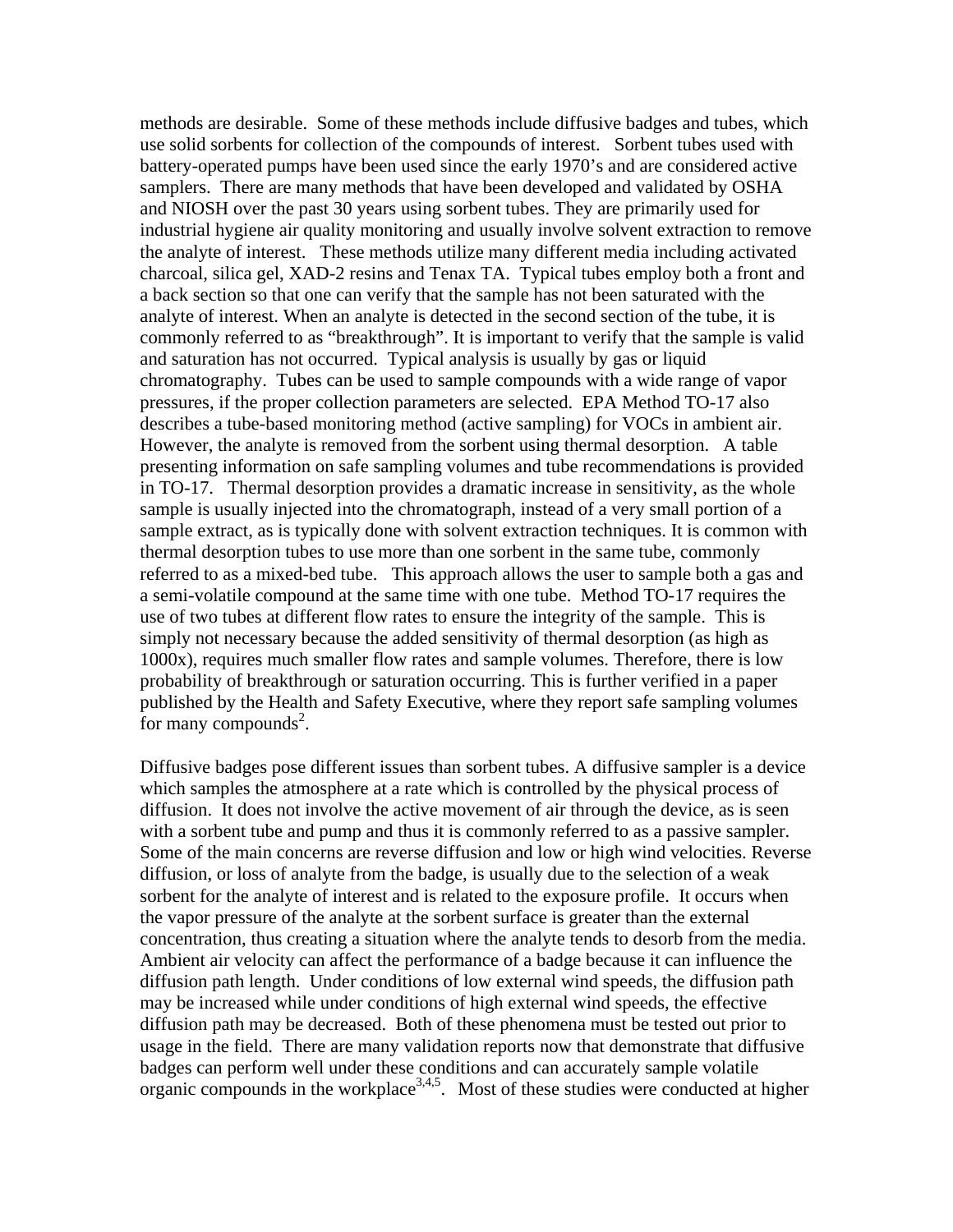levels and also at velocities much higher than those found in indoor air. Contamination of the sample is always a concern. Studies at SKC indicated Tenax TA and Anasorb GCB1 can be stored, in bulk form, for 4 months in the freezer with no change in the background. Off-gassing from badge housings can occur and takes place over time. By simply removing the sorbent from the badge into another holding vessel (tube or vial) after sampling, this problem is eliminated. In a study by the Health and Safety Executive, 20 compounds spiked on Tenax tubes remained stable over an eleven month period at ambient temperatures $2$ .

The purpose of this paper is to show side-by-side comparisons between diffusive badges and tubes against the Summa canister (reference method) and to provide some possible alternatives to canisters. We studied the use of badges for the collection of indoor air samples and thermal desorption tubes for soil gas sampling.

## **EXPERIMENTAL**

A field study was coordinated by SKC and other companies, in several homes in the state of New York to investigate the presence of compounds such as perchloroethylene, benzene, xylenes, and toluene at ppb levels. The test sites were being investigated for vapor intrusion by VOCs in ground water from a dry-cleaning establishment and a gas station.

The sampling methods consisted of Summa-type stainless steel canisters and the SKC Ultra II diffusive badges packed with Tenax TA and Anasorb GCB1. The canisters were analyzed by EPA Method TO-15 for full-scan VOC list and a method reporting limit of 1 microgram per cubic meter for a 24-hour 6-liter sample. The Ultra II badges were analyzed using EPA method TO-17 (thermal desorption) with select ion monitoring. The reporting limits for the badges ranged from 0.005 to 0.06 micrograms per cubic meter for a 24-hour sample. The Ultra II badge has a screw-cap vial adapter which allows for easy transfer of sorbent into and out of the badge. This design helps lessen the chance of any type of contamination. Indoor air was sampled at 2 locations in each home, with one location selected for the correlation study of the badges and canisters. Usually the basement was used and the badges and canisters were attached to a 5-ft sampling stand.

A field study was also conducted, by American Analytics, in the state of California to investigate the use of sorbent tubes for monitoring soil gas. A preliminary laboratory study was conducted initially to validate sampling volumes for the field work for aromatic hydrocarbons and chlorinated compounds. For the laboratory study, samples were prepared in Tedlar bags by diluting a certified 1 ppm standard to a final concentration of 10 ppbv. In order to collect the samples into the canister and tubes, the Tedlar bag containing 1 liter of sample was connected to an orifice capable of restricting the flow rate to approximately 150 mL/min, followed by a vacuum gauge fitted with a female quick connect. Sampling was initiated by attaching the canister to the gauge and continued until a gauge pressure of approximately - 5 inches of mercury was achieved. The sorbent tubes were tested by connecting the tube to the bag, followed by the orifice and a vacuum gauge equipped with a quick disconnect fitting. A cleaned canister was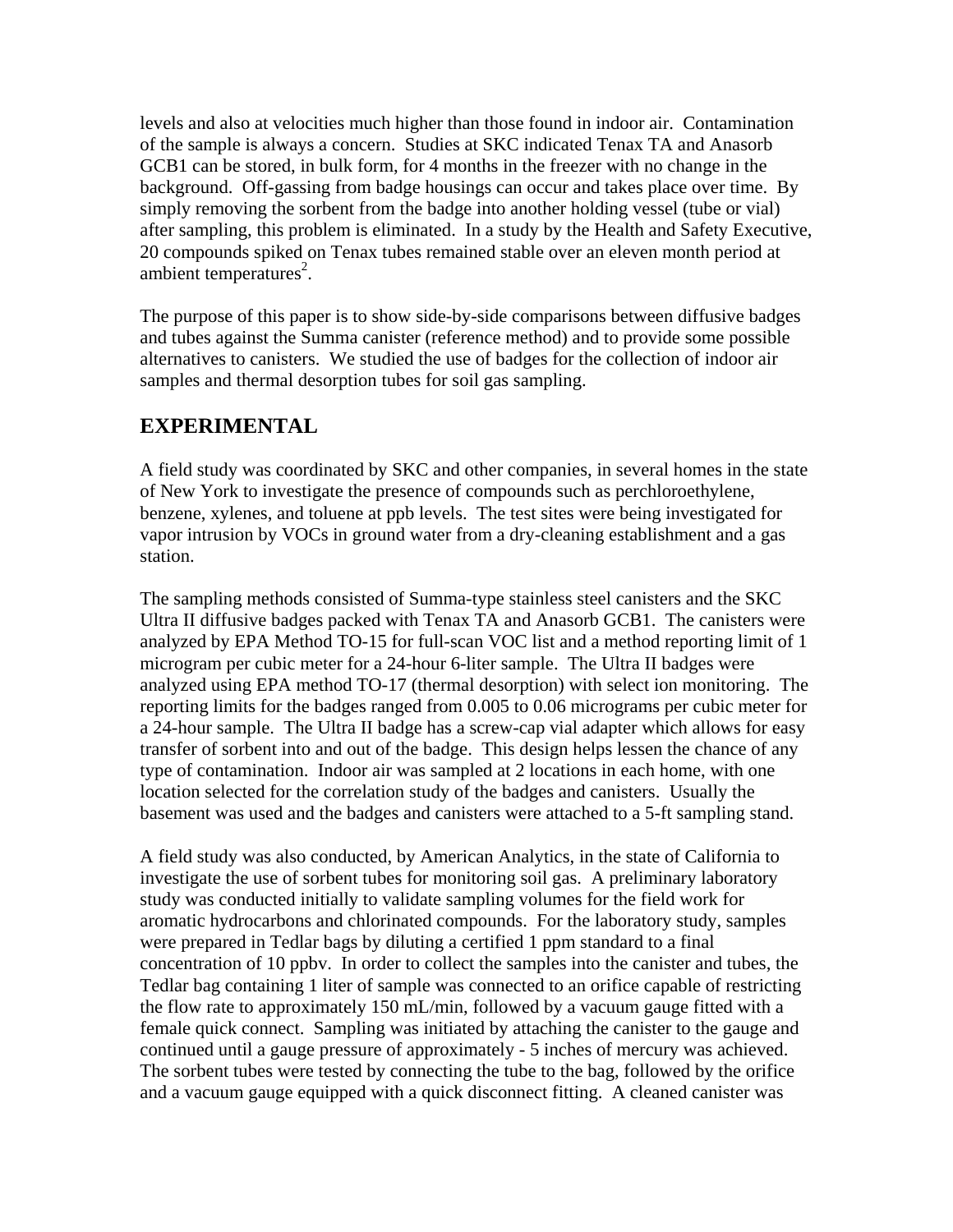then connected to the gauge and was used to pump the sample from the bag onto the sorbent tube. After sample collection, the tubes were thermally desorbed with nitrogen at 300ºC and analyzed by EPA Method TO-15.

The field study with Summa canisters (0.4 and 1.6 liter) and sorbent tubes was conducted in an area with a known historical soil gas concentration of chlorinated compounds and petroleum hydrocarbons. A Summa canister and a sorbent tube sampling train were connected to the same soil gas probe through a manifold assembly. The Summa was equipped with a pressure gauge and flow control restrictor set for 150 mL/min. The tube sampling train consisted of two tubes in series, a flow restrictor, a pressure gauge and a second Summa canister. This canister served as a pump for the sorbent tube. After sample collection, the tubes were thermally desorbed with nitrogen at and analyzed by EPA Method TO-15.

# **RESULTS**

## **Diffusive Badges and Canisters**

Correlation data for benzene, toluene, xylene, and perchloroethylene are shown in Figures 1 through 4. Results for trichloroethylene and dichloroethenes yielded mostly non-detectable results, which made it difficult to show side-by-side comparisons. The correlation data for perchloroethylene with canisters and diffusive badges is shown in Figure 1.



**Figure 1.** Concentration Results for Perchloroethylene

 The correlation coefficients for perchloroethylene were 0.9831 and 0.9837 for passive badges containing Anasorb GCB1 and Tenax TA, respectively. The field data using an Alnor velocity meter indicated that the highest velocity reading in the homes was 2 feet per minute, with many readings indicating zero velocity. Additional laboratory work was performed to study sampling rates for the badges in stagnant air or at zero velocity. The data indicated that sampling rates for the badges read approximately 60 percent on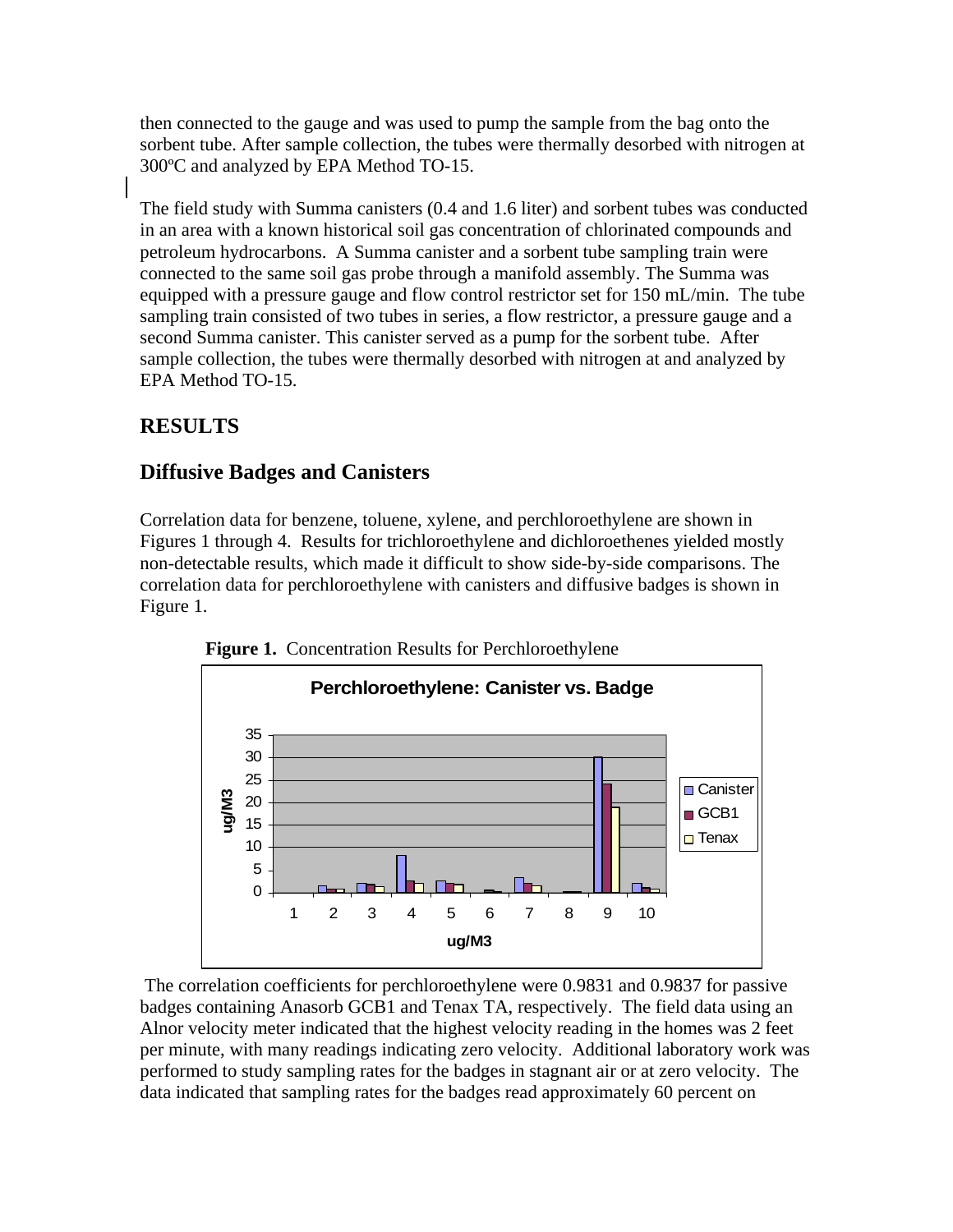average of the sampling rate listed in the original validation studies. These rates are in Table 1. The sampling rate at the lower velocity was used to calculate the results in the field study.

| Compound                 | <b>Sampling Rate (mL/min)</b> | <b>Sampling Rate (mL/min)</b> |  |  |  |  |
|--------------------------|-------------------------------|-------------------------------|--|--|--|--|
|                          | 10-200 cm/sec                 | $< 5$ cm/sec                  |  |  |  |  |
| Acetone                  | 20.3                          | 5.79                          |  |  |  |  |
| Benzene                  | 16.0                          | 10.1                          |  |  |  |  |
| 1,1-dichloroethene       | 12.3                          | 9.74                          |  |  |  |  |
| cis-1,2-dichloroethene   | 14.8                          | 10.67                         |  |  |  |  |
| trans-1,2-dichloroethene | 14.8                          | 10.2                          |  |  |  |  |
| Ethyl benzene            | 12.9                          | 7.83                          |  |  |  |  |
| Hexafluorobenzene        | 12.99                         | 7.77                          |  |  |  |  |
| Hexane                   | 14.3                          | 9.59                          |  |  |  |  |
| Methylethyl ketone       | 16.88                         | 6.27                          |  |  |  |  |
| Methylene chloride       | 14.7                          | 9.61                          |  |  |  |  |
| Perchloroethylene        | 13.1                          | 9.4                           |  |  |  |  |
| Toluene                  | 14.5                          | 8.58                          |  |  |  |  |
| p-Xylene                 | 12.8                          | 7.57                          |  |  |  |  |
| Trichloroethylene        | 14.9                          | 10.2                          |  |  |  |  |

**Table 1.** Sampling Rates for Ultra II Badges

Correlation coefficients and concentrations results for benzene, toluene, and m,p-xylene are shown in Figures 2 ,3, and 4.

Figure 2 Concentration Results for Benzene



The benzene data in Figure 2 showed correlation coefficients of 0.953 and 0.944 for Anasorb GCB1 and Tenax TA, respectively. The toluene data in Figure 3 showed correlation coefficients of 0.9863 for Anasorb GCB1 and 0.9798 for Tenax TA,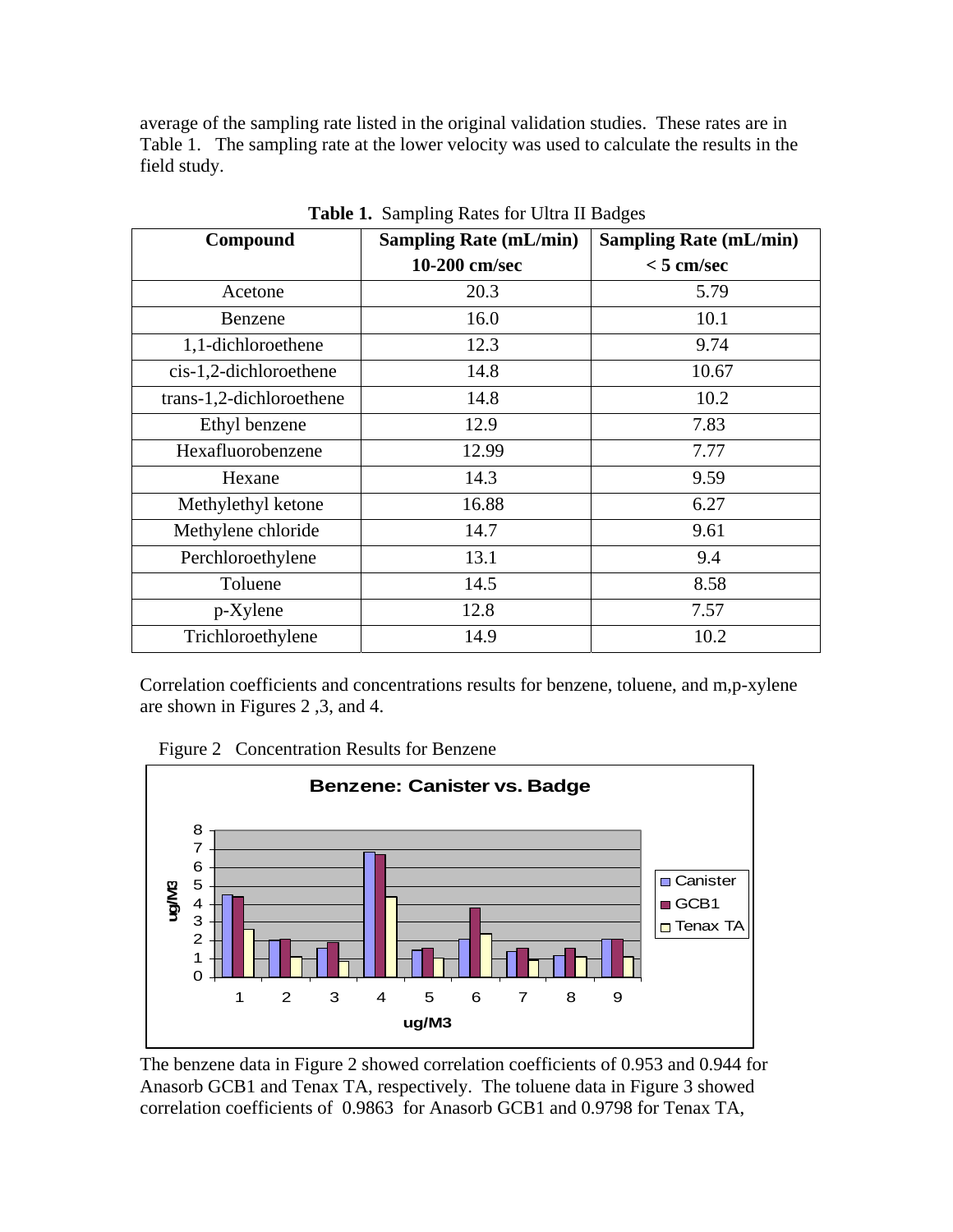respectively. Similar results are observed for m,p-xylene. In almost all cases, badges containing Anasorb GCB1 gave higher results than those containing Tenax. This could be attributed to better adsorptive properties for GCB1 compared to Tenax TA. Anasorb GCB1 is comparable to Carbopack B.



Figure 3 Concentration Results for Toluene





This field study indicates that diffusive badges can be used as a screening tool and a potential predictor of concentrations inside homes involved in vapor intrusion studies. This is just one field study and more studies need to be done to further substantiate these findings. Their small size and ease of operation makes them a cost-effective tool for this type of study.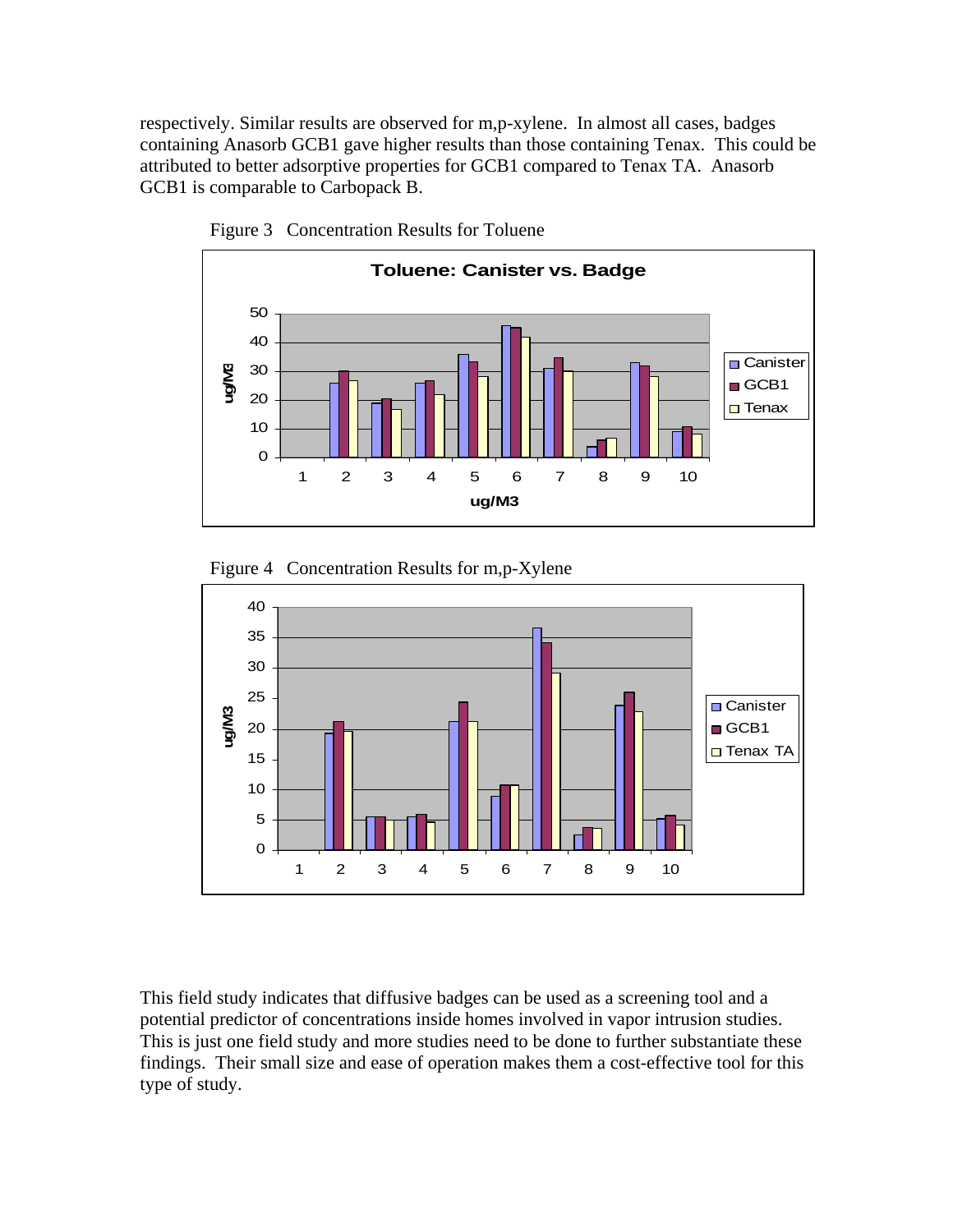#### **Sorbent Tubes and Canisters**

This field study used a multi-bed tube, the SKC 226-349, containing both Anasorb GCB1 and Carbon Molecular Sieve and the Summa canister for soil gas sampling.

A preliminary laboratory study was conducted to evaluate the performance of the tubes under moist sample conditions, as this was anticipated at the field location. Some of the laboratory results are shown in Table 2.

|                        | <b>Tedlar Bag</b> | Summa 2-70  |            | Tube 2-70   |            |
|------------------------|-------------------|-------------|------------|-------------|------------|
| Compounds              | Conc (ppbv)       | Conc (ppbv) | Recovery % | Conc (ppbv) | Recovery % |
| Dichlorofluoromethane  | 8.21              | 7.87        | 96         | 9.14        | 111        |
| Trichlorofluoromethane | 7.67              | 7.33        | 96         | 8.48        | 111        |
| 1,1-Dichloroethylene   | 7.7               | 7.56        | 98         | 8.55        | 111        |
| 1,2-Dichloroethane     | 7.7               | 7.4         | 96         | 8.82        | 115        |
| Vinyl chloride         | 6.99              | 6.09        | 87         | 7.44        | 106        |
| Benzene                | 8.05              | 7.03        | 87         | 8.51        | 106        |
| Trichloroethylene      | 7.83              | 7.6         | 97         | 9.0         | 115        |
| Toluene                | 7.92              | 6.74        | 85         | 8.27        | 104        |
| Tetrachloroethylene    | 8.24              | 7.69        | 93         | 9.06        | 110        |
| Ethyl benzene          | 7.75              | 5.63        | 73         | 7.89        | 102        |
| m,p-Xylene             | 7.45              | 5.31        | 71         | 7.58        | 102        |
| o-Xylene               | 7.55              | 5.36        | 71         | 7.73        | 102        |

#### Table 2 Recovery Comparisons between Canisters and Tubes

The results suggest comparable recovery values from the tube and the Summa canister, with slightly higher values observed for the tube. More studies are needed, however, to confirm this observation.

The field study for the soil gas determination was conducted in Southern California where the soil has been impacted by both chlorinated volatile organic compounds and petroleum hydrocarbons. Two soil gas monitoring wells, SG23 and SG13, were selected for this study. The wells had been installed onsite during a previous site assessment. The wells consist of  $\frac{1}{4}$  inch high-density polyethylene perforated near the bottom, to facilitate the flow of gases. The data from the field studies are shown in Figures 5 and 6.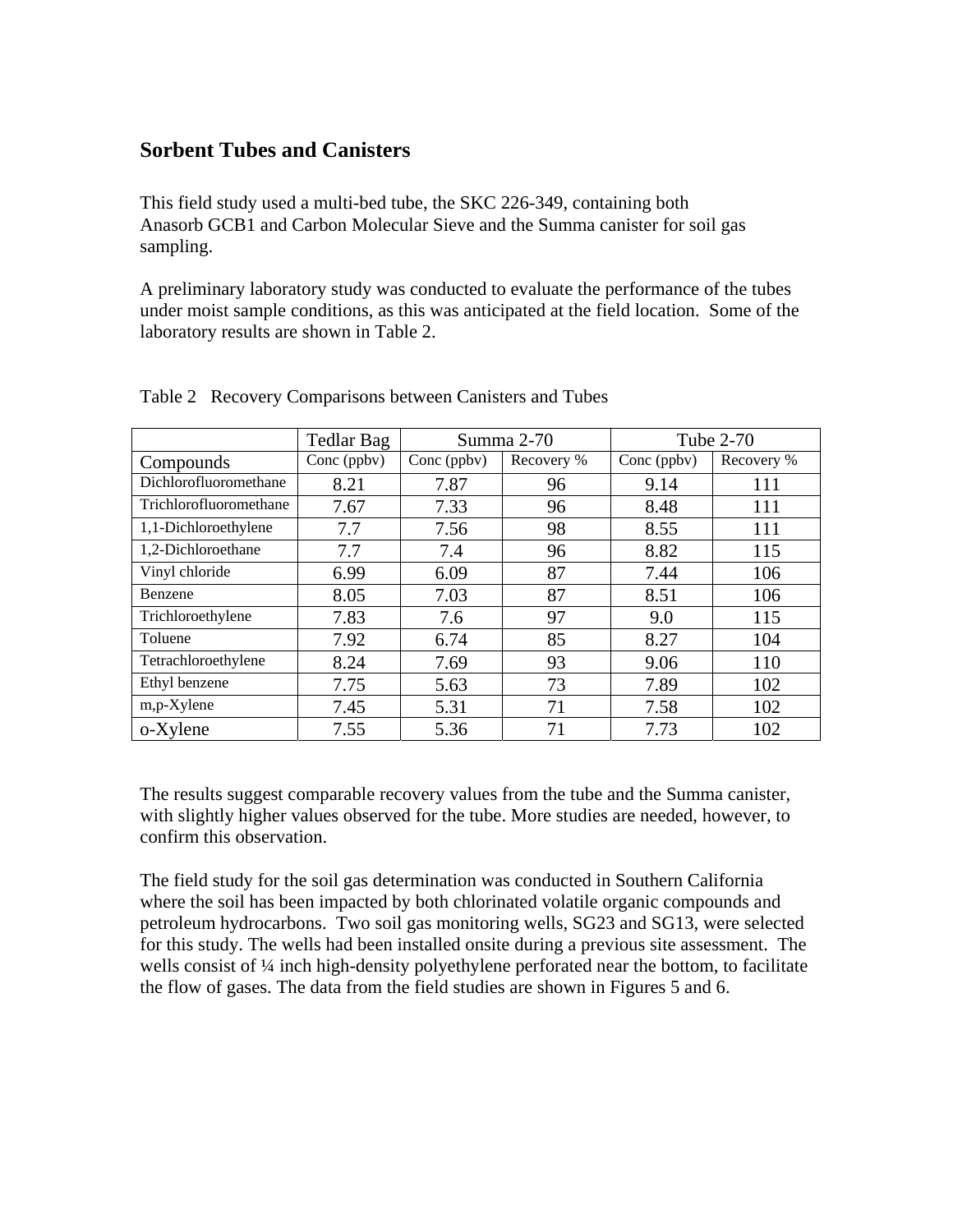Figure 5 Canister and Tube Results for SG 23



Figure 6 Canister and Tube Results for SG13



Good agreement was observed between the concentrations measured in the samples collected with the Summa canisters and the multi-bed sorbent tubes. The correlation coefficients between the tubes and the canisters, for the SG23 and SG13 field studies were 0.9992 and 0.9987, respectively. The data indicate good correlation between the two sampling methods. More studies are in progress.